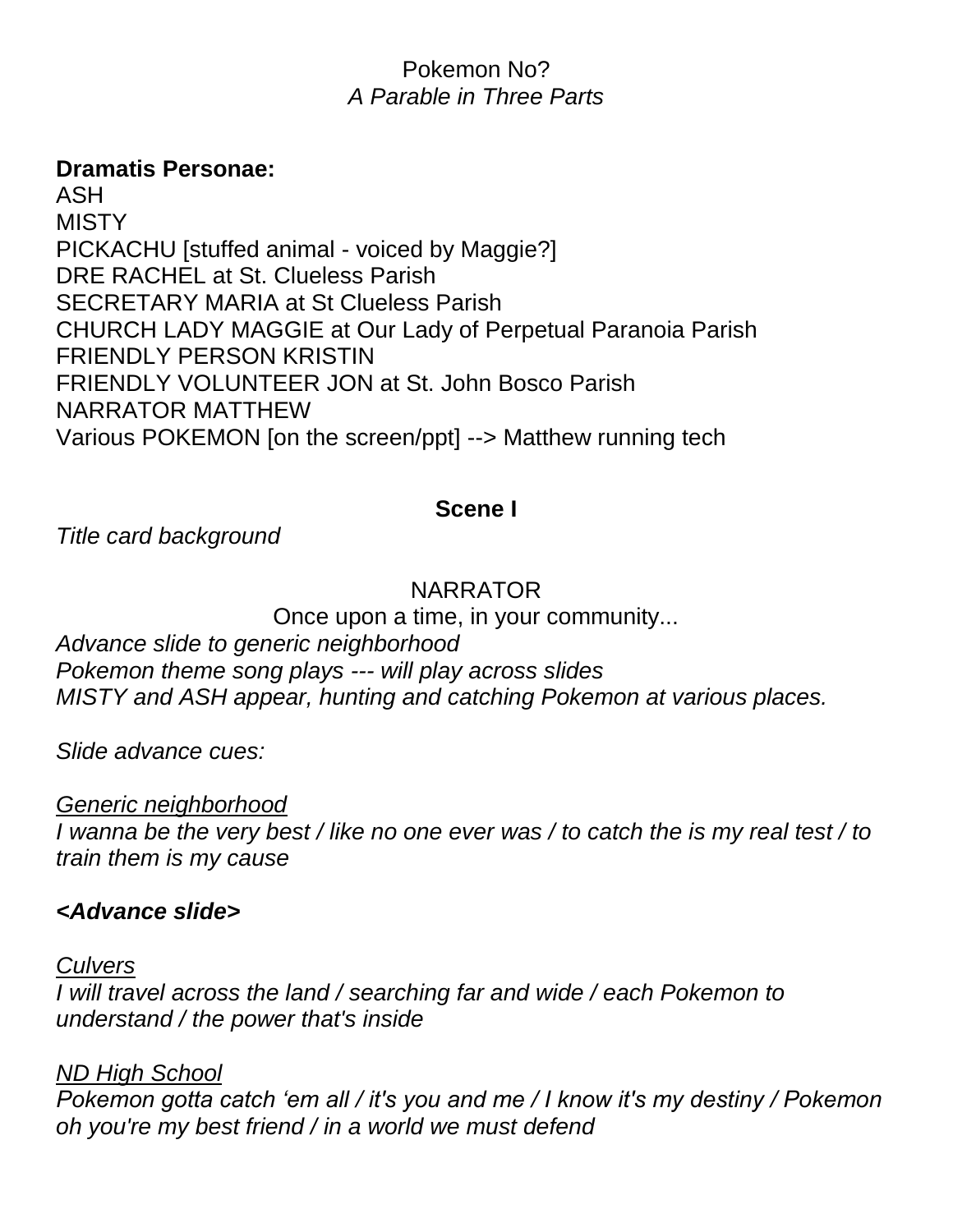### *<Advance slide>*

*Festival* 

*Pokemon gotta catch 'em all / a heart so true / our courage will pull us through / you teach me and I'll teach you* 

# *<Advance slide>*

*Lambeau Gotta catch 'em all / Pokemon! <til song clip ends>*

*Song ends*

# NARRATOR

Two aspiring Pokemon trainers - Ash and Misty - are out and about, when they find a new place to look for Pokemon

*MISTY and ASH are on the sidelines, looking at their phones and looking around*

# *<Advance slide>*

*St. Clueless background appears St. Clueless staff, DRE RACHEL and SECRETARY MARIA, are very busy. Their desks are facing the wall. They are very stressed looking through documents and calendars.*

> DRE RACHEL Maria, are those registration lists updated yet?

SECRETARY MARIA Almost. Just a few more families to add.

DRE RACHEL

We have a lot of new families this year! But with the new curriculum, I just don't know... *[she wrings her hands and flails]*

# SECRETARY MARIA

There's so much to do! I am so overwhelmed by our ministry. That RE Director at the Diocese sure is demanding....we can't ever catch a break!

*Phone [Rings](http://soundbible.com/315-Home-Phone-Ringing.html)*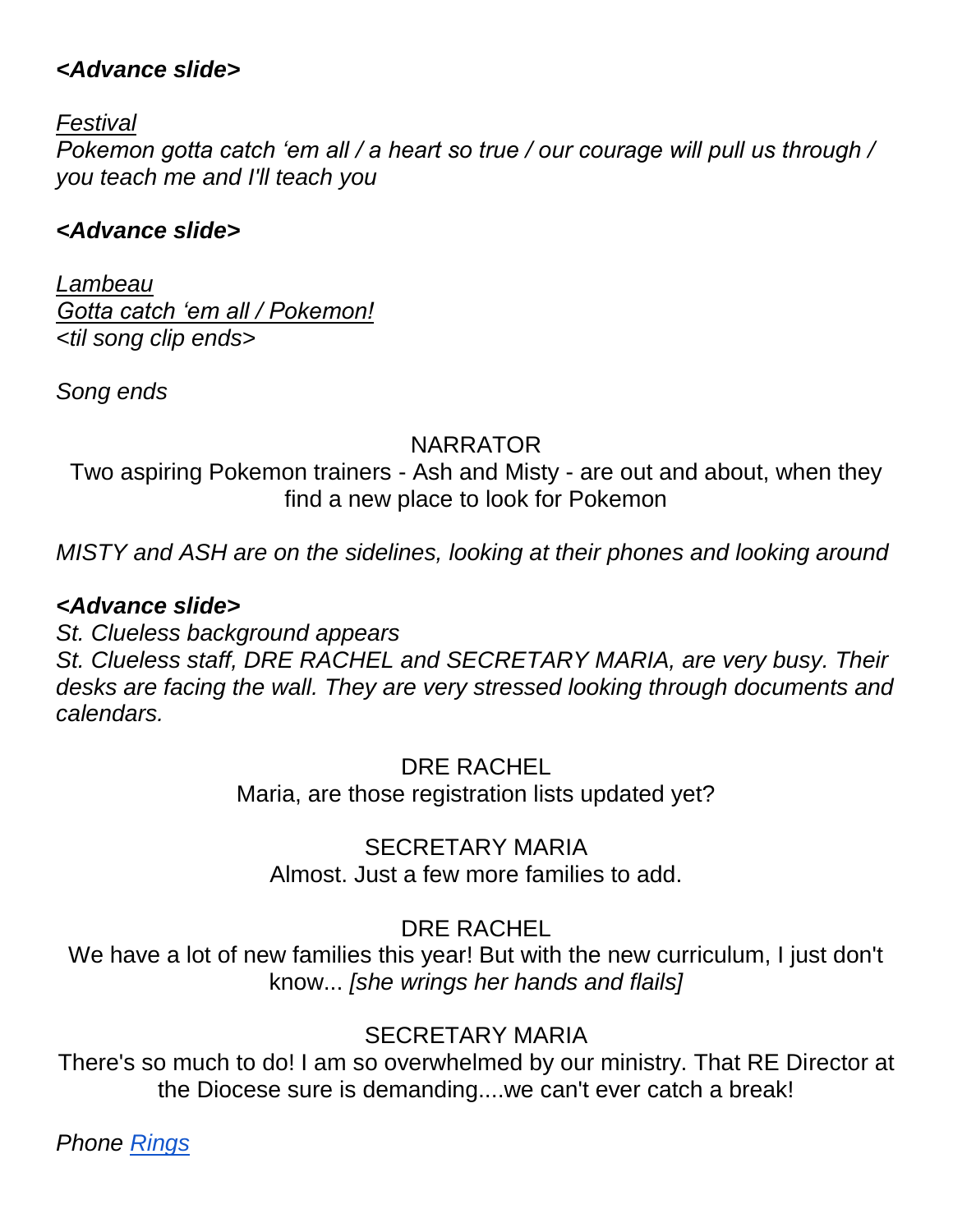SECRETARY MARIA St. Clueless Parish, this is Maria, can I help you? *She listens and nods* Oh sure, that's a question for our DRE, Rachel Cohen. Can you hold for minute? *she puts the phone down*

SECRETARY MARIA, *to DRE RACHEL*

Got another one. They want to know if our Confirmation program is easier than St. Peter's.

> DRE Rachel *Rolls her eyes* Oh boy, here we go. *Takes the phone from SECRETARY RACHEL* Hi, this is Rachel, how can I help you?

*SECRETARY MARIA returns to all her paperwork while DRE RACHEL silently continues the conversation on the phone.* 

*SARAH and MICHAEL approach St. Clueless Parish looking for Pokemon.* 

#### *<click>*

*A wild STARYU appears [in St Clueless foreground] , and MISTY catches it <click as she catches it and the STARYU will fly off screen>*

*MISTY and ASH high-five*

ASH

Great catch Misty!

MISTY

Thanks Ash! I only need seventeen more water Pokemon before I have all 56!

ASH

Wow, you're such a good Water Trainer! *[whining]* I don't even have a Squirtle yet!

#### MISTY

Hey look, there's a pond behind that church. I wonder if you could find any water Pokemon there?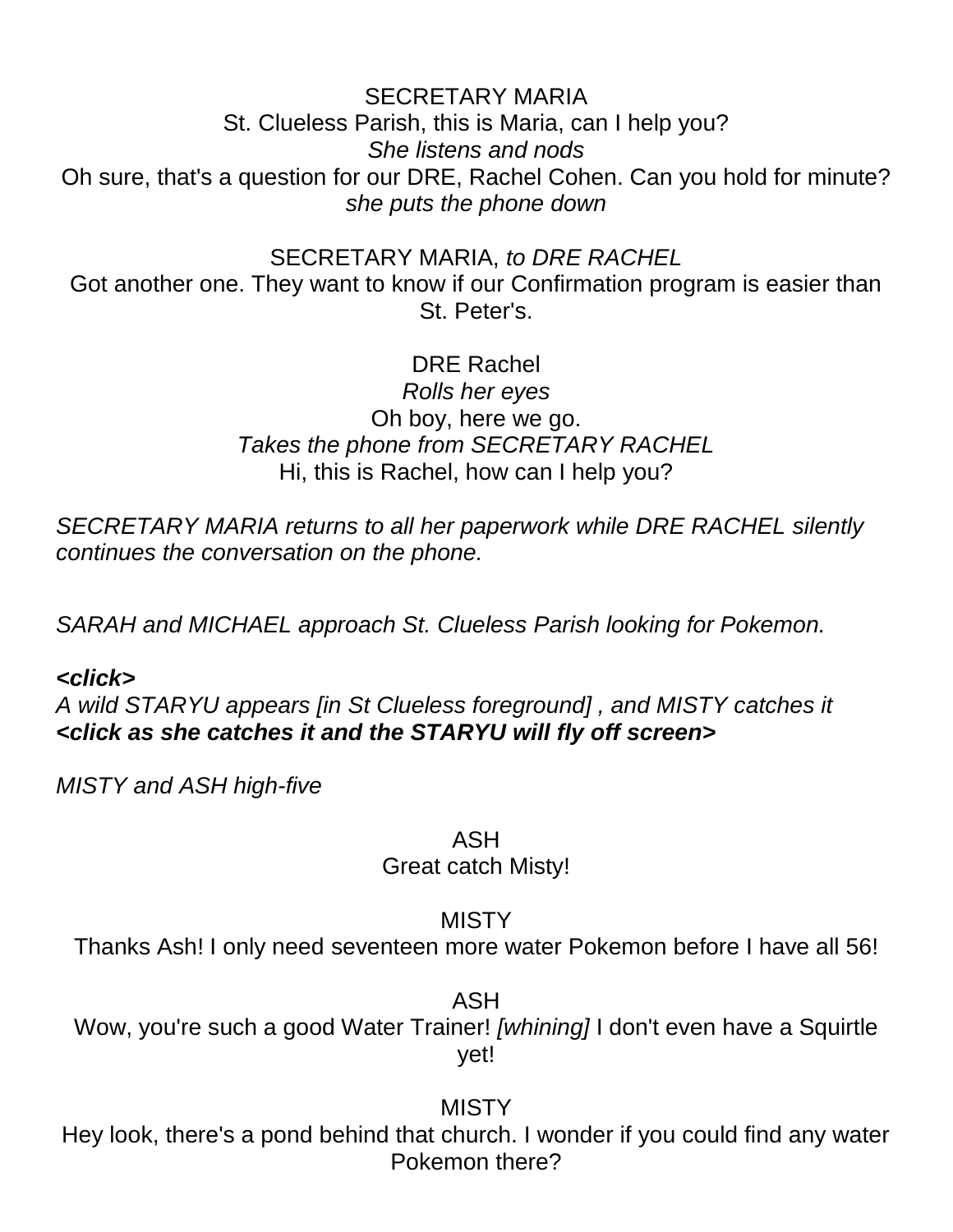#### PIKACHU Pika Pika!

### ASH Yeah, let's go!

*MISTY and ASH tiptoe around the parish.* 

ASH Hey, I think that is a Squirtle!

# PIKACHU

Pika!

**MISTY** 

Shoot, I don't know if we can get in. I don't see anybody around.

ASH

Shucks! I guess we need to go somewhere else...

**MISTY** Sorry Ash! But cheer up, we're bound to see lots more Pokemon around our neighborhood!

*Lights dim SECRETARY MARIA and DRE RACHEL exit ASH and MISTY return to the sidelines on their Pokemon hunt*

*<Advance slide: who's that Popemon? And click for the silhouette to appear>*

*Wait a few seconds! then <Advance slide: who's that Popemon? And click for answer to appear: JPII!>*

**Scene II**

*Generic background Lights up*

NARRATOR

True Pokemon trainers never give up! Our heroes persevere on their journey... *ASH and MISTY wander in slowly.*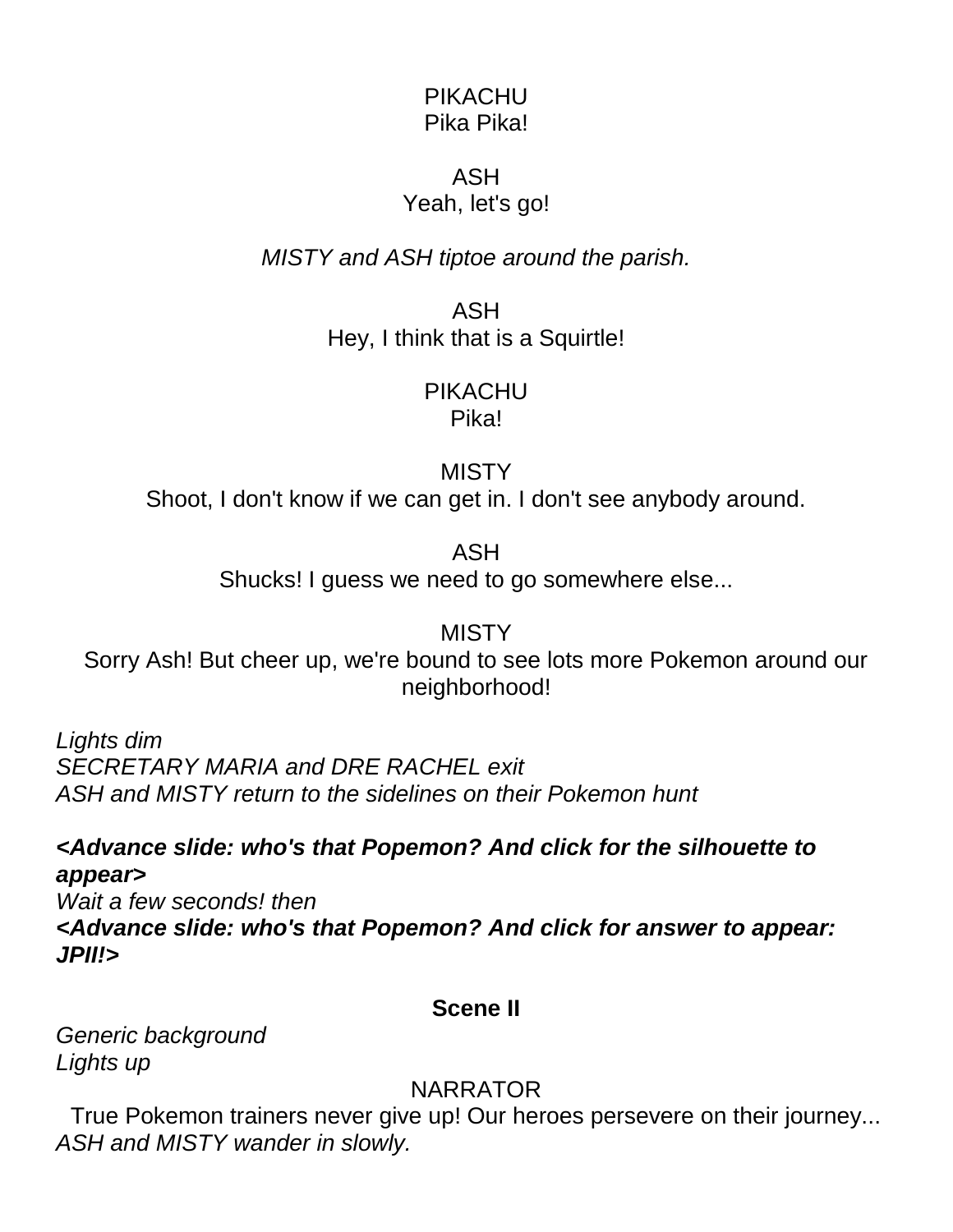#### MISTY

Wow, the people at that library Pokestop back there were so awesome! I was out of Pokeballs but now I'm all set! And my battery was almost dead- I'm glad they had some plugs we could use to recharge.

> ASH I can't believe I found a Pontya! They're really rare!

**MISTY** Professor Oak will be so proud of you Ash!

> PIKACHU Pika Pika!

*<Advance slide>*

*Background changes to: Our Lady of Perpetual Paranoia Parish.*

ASH

Hey, I've never been to this place. Maybe they have lots of Pokemon too! We're on a roll today!

*MISTY and ASH approach. <click--- Snorlax will appear in foreground of Our Lady of Perpetual Paranoia>*

*A wild Snorlax appears*

*On the opposite side, CHURCH LADY MAGGIE peers suspiciously out at them. She looks concerned and quietly picks up the phone.* 

> ASH Hey, a Snorlax!

#### **MISTY** Go for it Ash!

# ASH

We have to be super careful - let's sneak up quietly while it's asleep.

*ASH catches the SNORLAX <click and the SNORLAX will disappear>*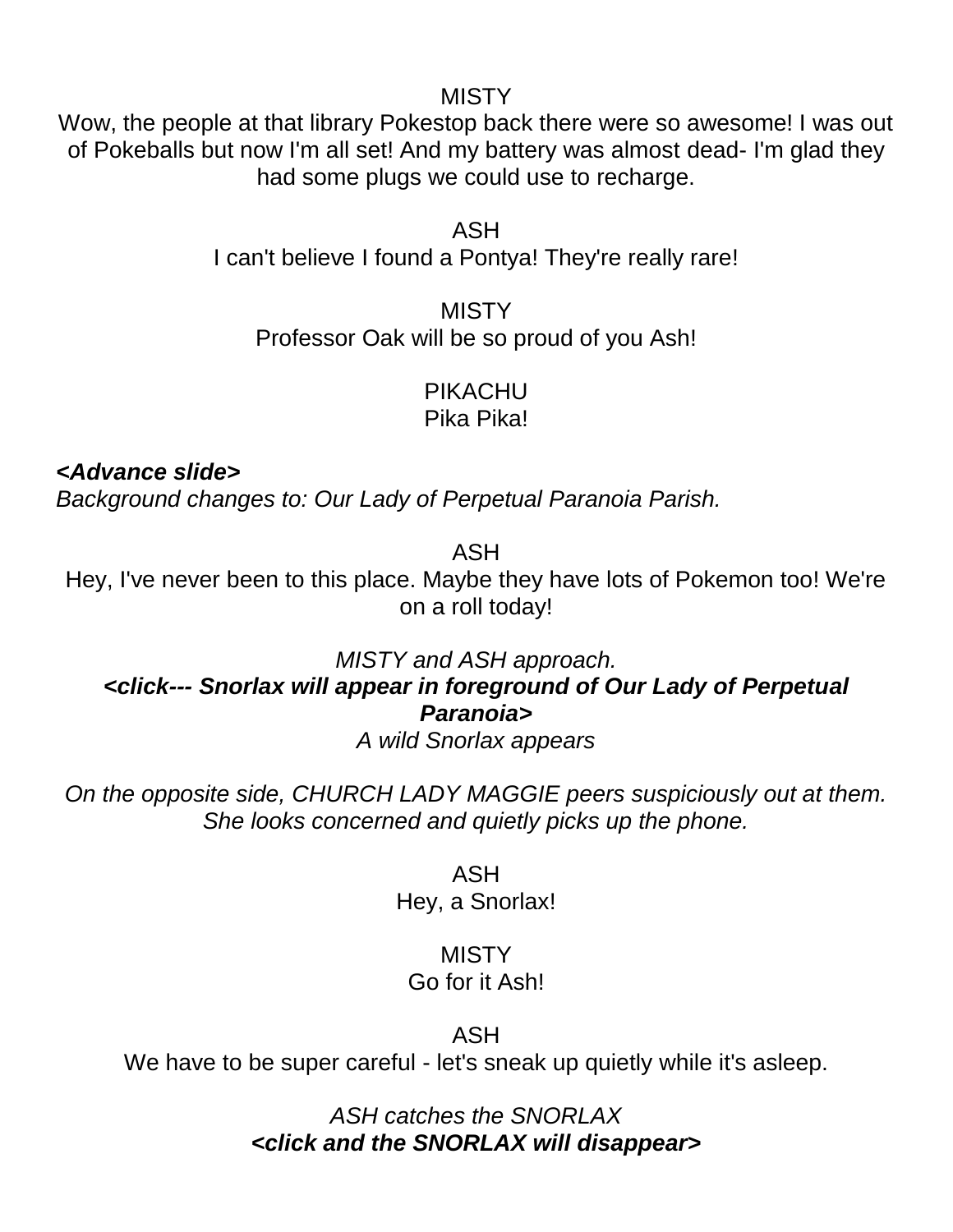#### *ASH and MISTY high-five*

*<click and VULPIX appears in the background of parish> A VULPIX appears*

> MISTY Look! A VULPIX! Awwww, it's so cute!!

#### PIKACHU Pika!

*ASH and MISTY approach the VULPIX* 

*CHURCH LADY MAGGIE storms up to them.* CHURCH LADY MAGGIE What do you kids think you're doing here, hmmmmm?

ASH

*gulps nervously* Uh... uh... we're just playing Pokemon Go, uh, m'am. CHURCH LADY MAGGIE What?

MISTY Pokemon Go! It's a cool game on our phones where you ---

> CHURCH LADY MAGGIE *interrupts MISTY* --Are you trespassing?

> > ASH and MISTY No...

CHURCH LADY MAGGIE Loitering?

> ASH and MISTY No.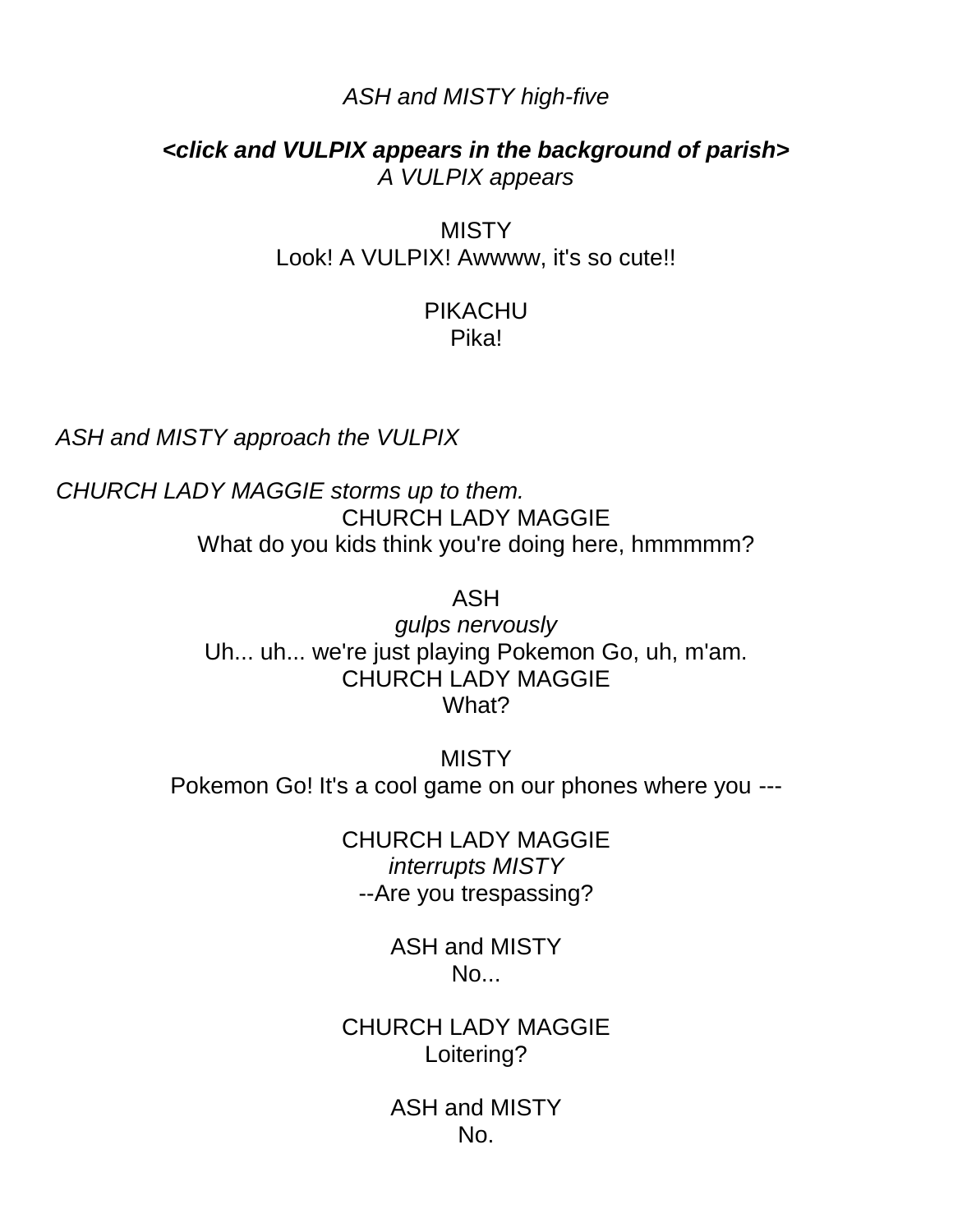#### MISTY

There's a Pokemon right over there, see-- *shows CHURCH LADY MAGGIE her phone and points to the VULPIX* 

# CHURCH LADY MAGGIE

---Well, did you know that Pokemon is a cult designed to lure helpless children into the clutches of Satan?

ASH

What? That's crazy - it's just a cool game---

# CHURCH LADY MAGGIE

Did you know that evil predators can track your every move and invade your privacy? No, no, no, you kids had better stop immediately.

# **MISTY**

Well yeah, it has privacy issues like any app, but my mom said as long as I play it in safe neighborhoods with friends and tell her where I'm going, it's ok... CHURCH LADY MAGGIE

No, no no. This is a terrible, unsafe game, and Churches certainly can't promote something so horrible and worldly.

> **MISTY** But my friend Brock said his church is a Pokestop!

# CHURCH LADY MAGGIE A what? No no---

# **MISTY**

A Pokestop. A place you can stop and refill on supplies and meet other trainers. Lots of pokemon hangout around historical places like churches....

> CHURCH LADY MAGGIE Well, isn't that special!

ASH Can we look around your church?

CHURCH LADY MAGGIE No! We close at 4:00! I'm late for a hair appointment!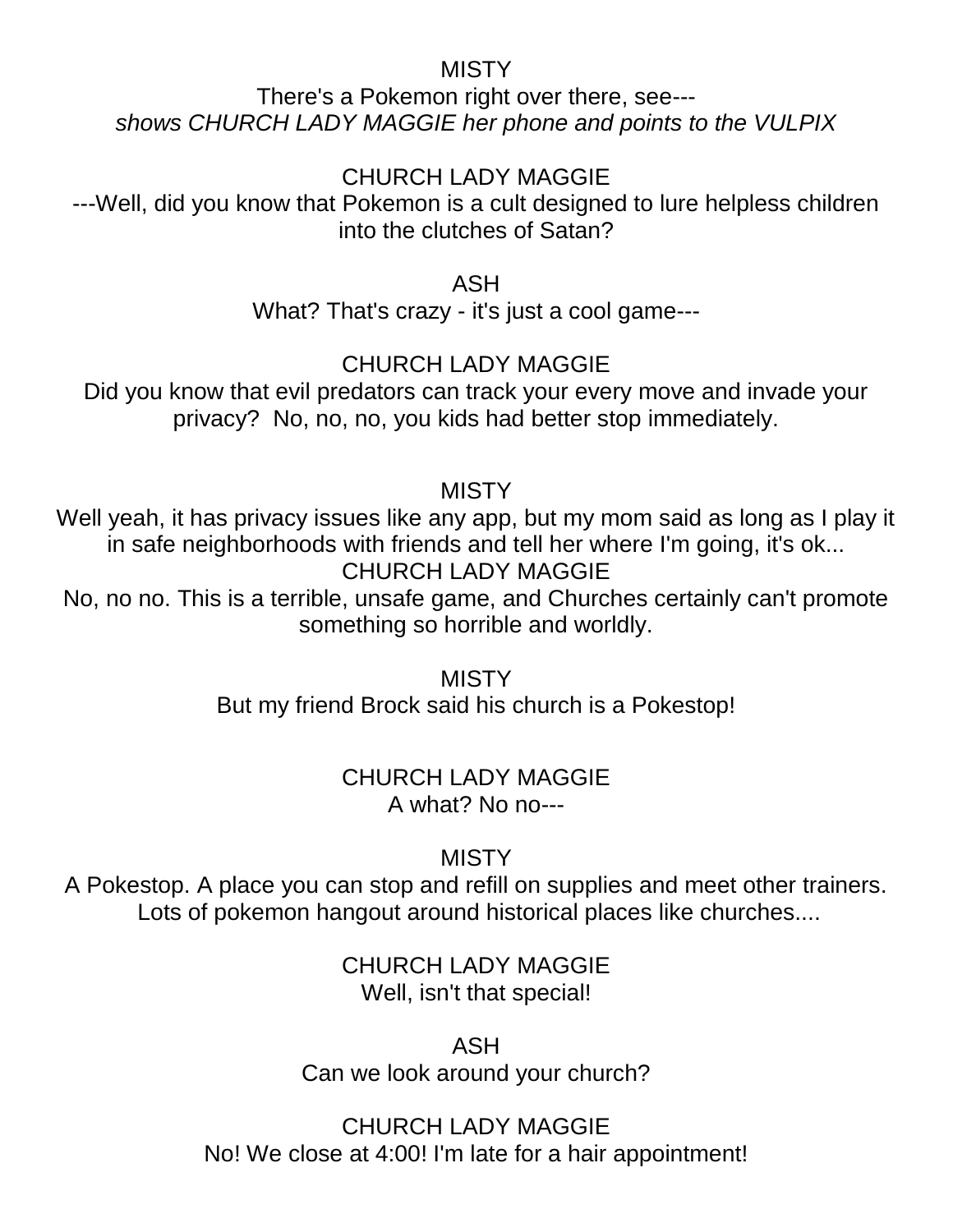ASH

Fine, fine, we'll leave.

# CHURCH LADY MAGGIE

You'd better make sure you go to Confession, and come back for Mass at 8 am on Sunday, you pagans!

*MISTY and ASH dash away. CHURCH LADY MAGGIE shakes her head and stomps off. As she walks away, she takes out her [non-smart]phone.*

CHURCH LADY MAGGIE

Hello, Mr. Jones? Please double check that all the doors to the parish are locked. Triple check! There are weird kids creeping around the parish and it's 4:05 pm! So suspicious. Make sure you warn the night janitor that there may be a disturbance.

> MISTY and ASH Wow, that was horrible.

PIKACHU *[sad voice]* Pika….chu

ASH Let's look at friendlier places, ok?

> **MISTY** Yeah, absolutely.

# PIKACHU Pikachu!

*Lights dim <Advance slide: who's that Popemon? > Wait a few seconds! then <Advance slide: who's that Popemon? And click for answer to appear: Francis!>*

**Scene III** *<Advance slide: generic neighborhood reappears> Generic background*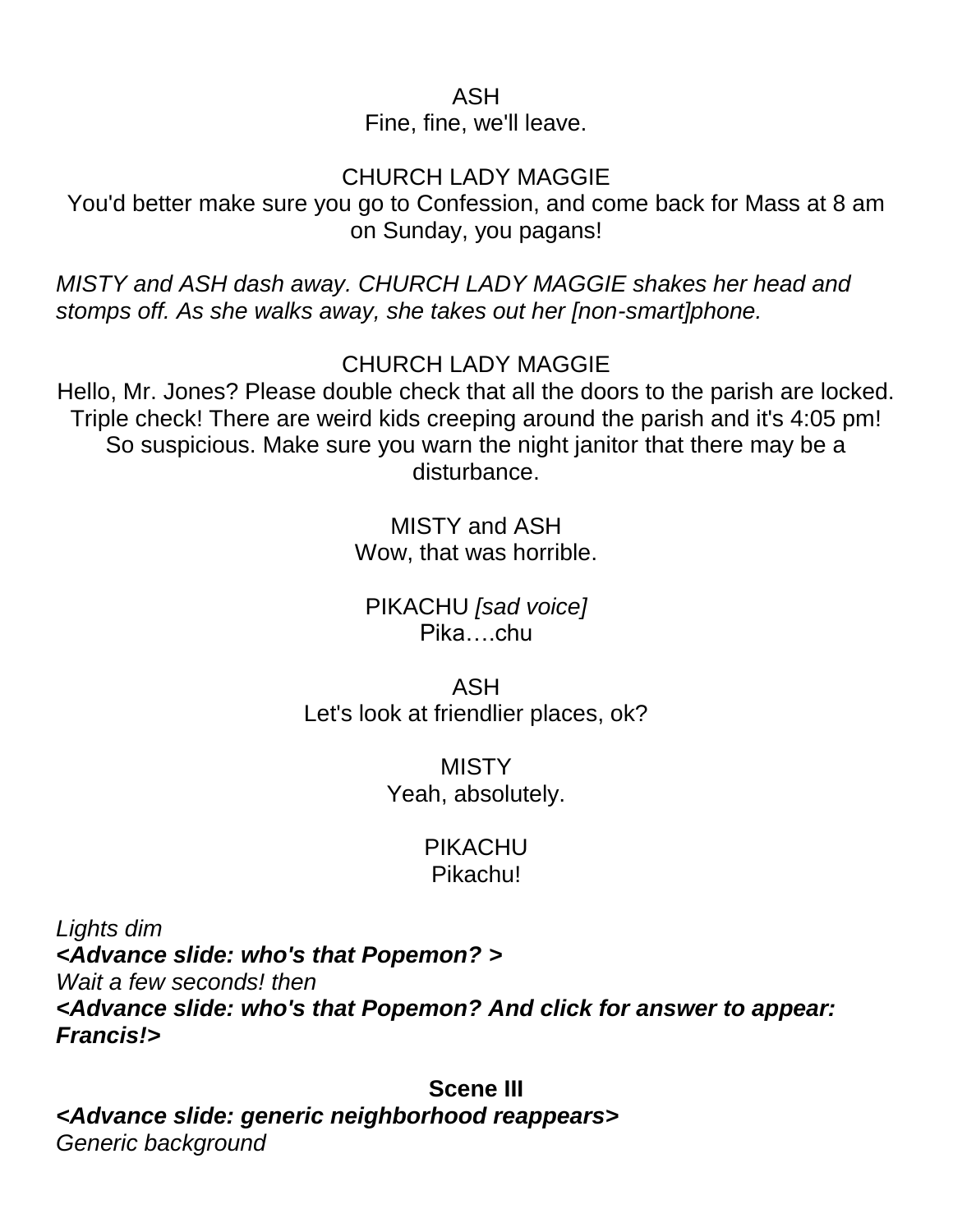*Lights up*

#### NARRATOR

Even a cranky Church Lady can't deter our heroes! Misty and Ash keep going, finding Pokemon throughout their community, and meeting lots of families they know around town. But poor Ash still hasn't caught any water Pokemon, and he's starting to get discouraged.

#### MISTY

Oh, cheer up Ash! We've had a great day of Pokemon catching!

ASH

Pokemon missing, you mean! So many wasted Pokeballs... and that mean Pidgey tried to attack us!

# **MISTY**

Don't worry, we can try again tomorrow. I'm hungry - let's go get some pizza.

*MISTY and ASH walk slowly through the front.* 

# *<Advance slide to Pizzeria>*

*Background changes to Pizzeria FRIENDLY KRISTIN is leaning on a table, looking at her phone. DRE RACHEL is at the counter. ASH and MISTY approach counter.*

DRE RACHEL

Hey guys, welcome to Pep's! Our special today is the veggie-lover's deep dish, and at 7 we have trivia with some amazing prizes!

> ASH Um, ok, we'll split a medium pepperoni...

# DRE RACHEL Sure thing!

*DRE RACHEL goes offstage and grabs a pizza box.*

DRE RACHEL Order for Kristin!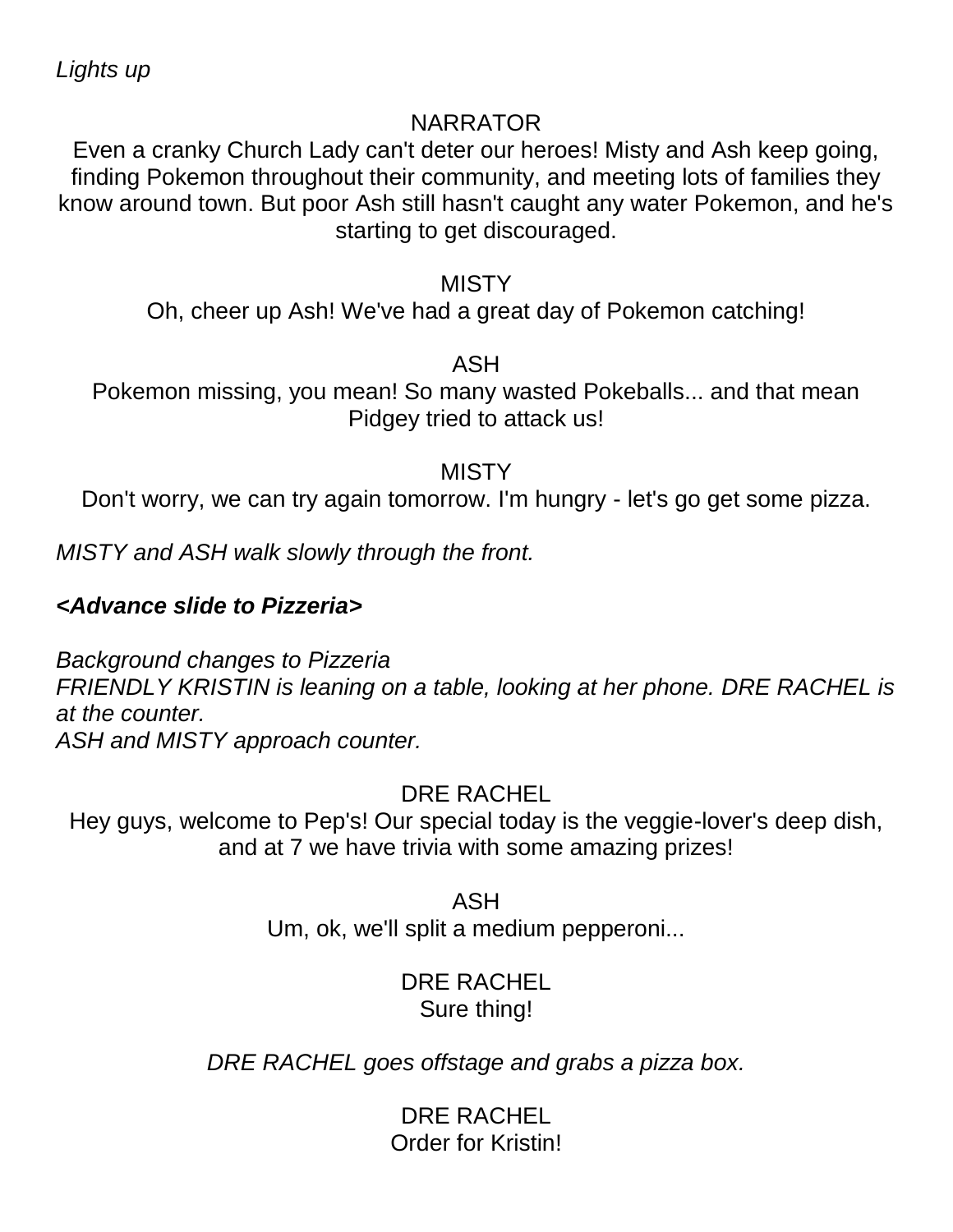*KRISTIN looks up, alarmed.*  KRISTIN Hey can you wait for just a sec? I'll be right back!

*KRISTIN dashes outside.*

MISTY What's that all about?'

DRE RACHEL *[Shrugs]* She keeps doing that.

KRISTIN *[re-enters with a bright smile]* Yes! I finally caught a Mewtwo!

ASH Wow! That's amazing! What team are you on?

> KRISTIN Mystic! How about you guys?

MISTY We're Valor, but have had kind of an off-day...

> KRISTIN Really? What happened?

> > PIKACHU Pika! Pika pika!

*ASH, MISTY, and KRISTIN settle at the table. DRE RACHEL reappears with both pizzas.* 

DRE RACHEL Have a nice meal! Remember, trivia starts at 7!

*ASH, MISTY, and KRISTIN and begin eating.* 

KRISTIN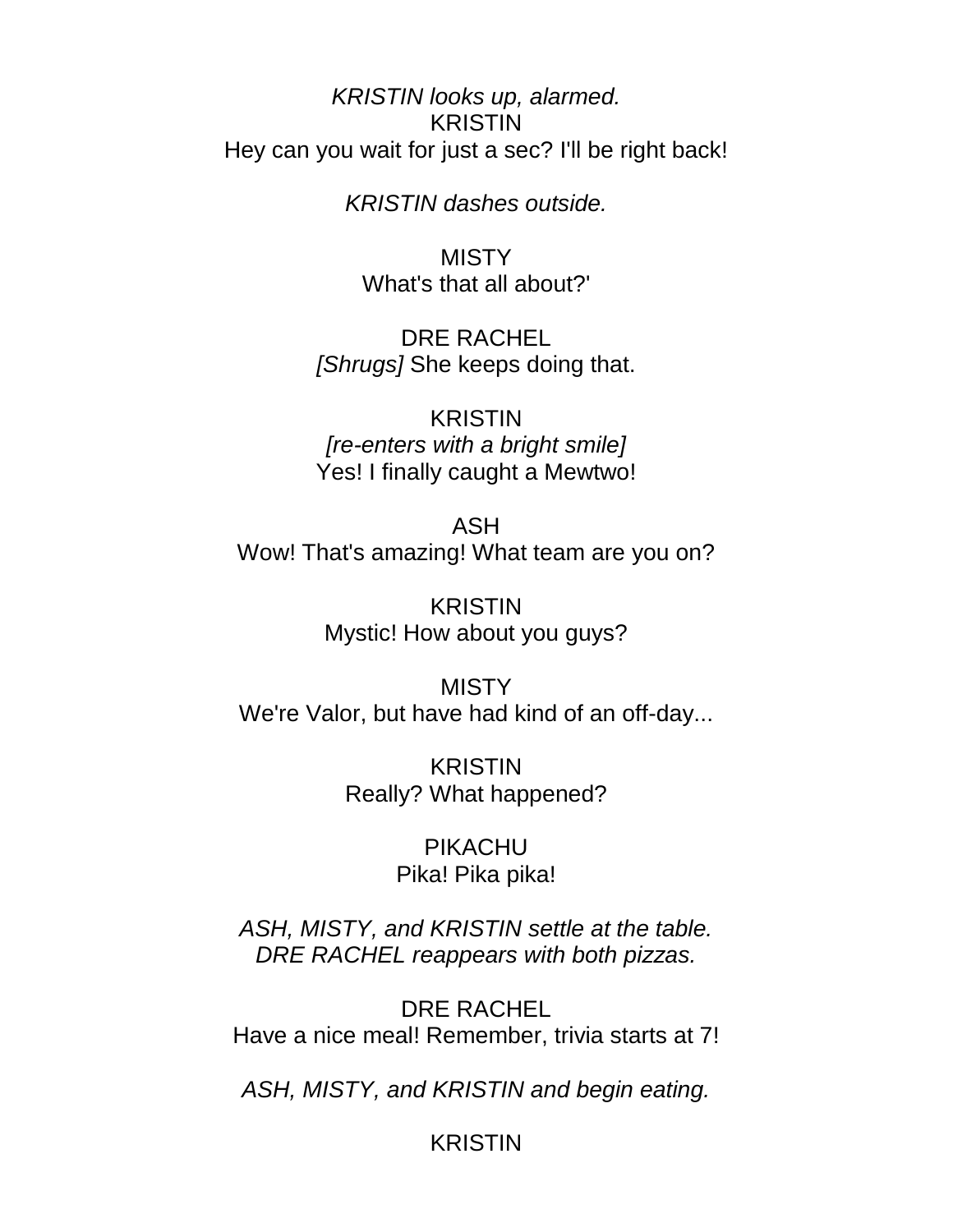So, tough day out there?

ASH

Yeah. I really like this game, but it's been kind of hit-or-miss lately.

MISTY There were some pretty rude people too.

# KRISTIN

Sorry to hear that. Maybe things will look up soon though. I think it's great you guys are enjoying the app. My kids love it too, and so do a lot of my friends.

#### PIKACHU Pika!

KRISTIN *[looks at her phone]* Oh hey, there's a Caterpie over there! *[points out the window]*

> ASH At that Church over there?

> > MISTY

Um…. we haven't really had good luck at churches…. Besides, I'm not wild about Caterpie…. It's a giant bug!

KRISTIN Oh don't worry. That's my church, St. John Bosco. Wanna walk over with me?

> ASH I guess… but I don't really think…

# **MISTY**

*[looks at her phone]* Oh my gosh Ash! There's a Squritle over there too!

ASH

*[stands up in a hurry]* We've gotta go try to get it! I need to start catching some Water-type Pokemon!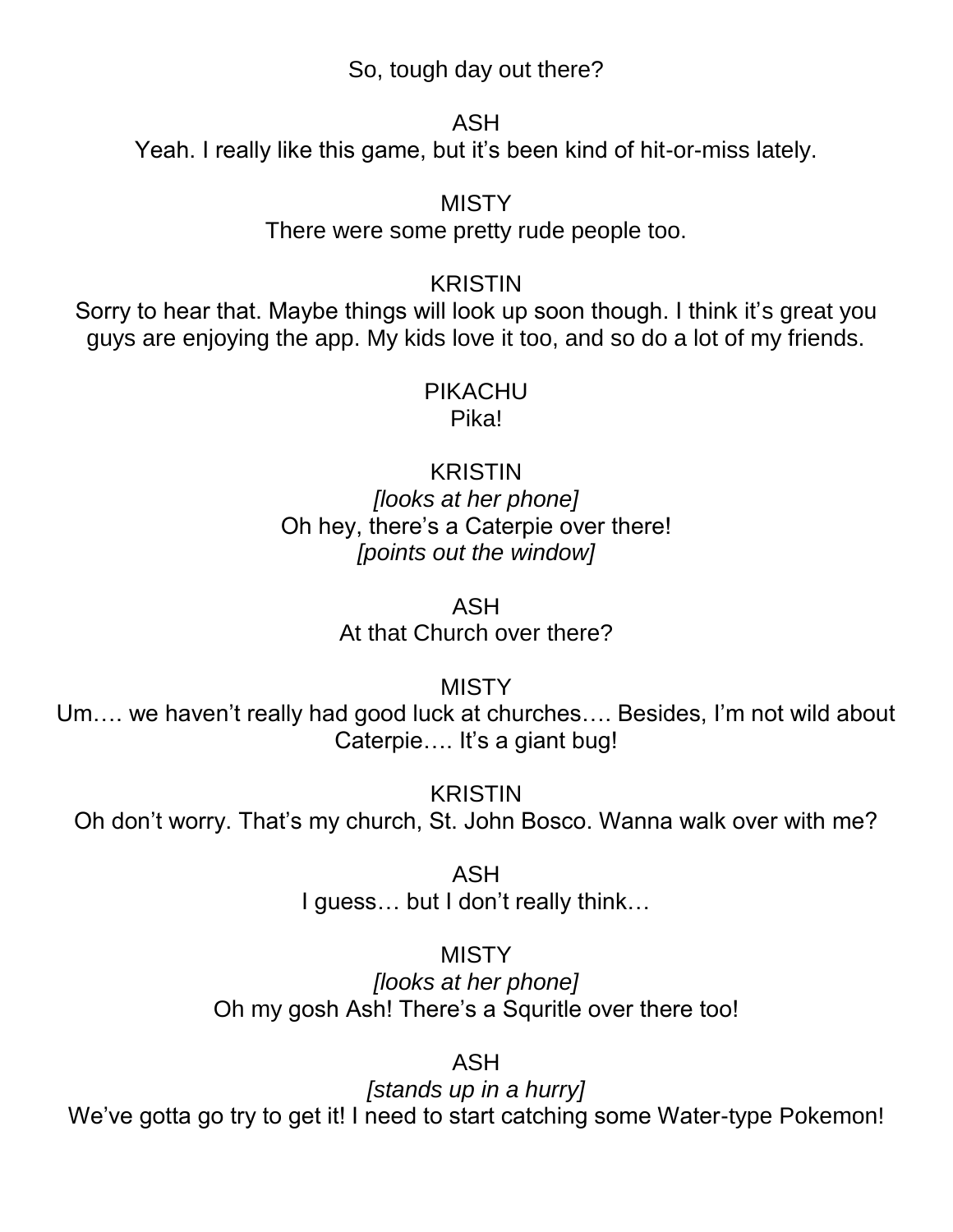#### PIKACHU Pika!

# KRISTIN Sure,let's go!

DRE RACHEL Thanks guys! Be sure to come back for trivia!

*ASH, MISTY, and KRISTIN all exit.*

# *<Advance slide: to St. John Bosco>*

*Background changes to St. John Bosco Parish. VOLUNTEER JON is there, looking at his phone, which is plugged into a charger on a powerstrip. He's standing by a cooler of water bottles.* 

# KRISTIN

### Hey Matthew!

JON Oh hi Kristin. What have you caught?

**KRISTIN** I got a Mewtwo about an hour ago! This is Ash and Misty. This is Jon, a friend from church.

> ASH and MISTY Hey

> > MATTHEW

Would you guys like a water bottle? We have plenty. Or if your phone is dying, we have chargers you can use .

# **MISTY**

*[surprised]* Wow, that would be awesome, thanks! *[she accepts a water bottle]*

# ASH

There's that Caterpie! *[he runs off to the side]*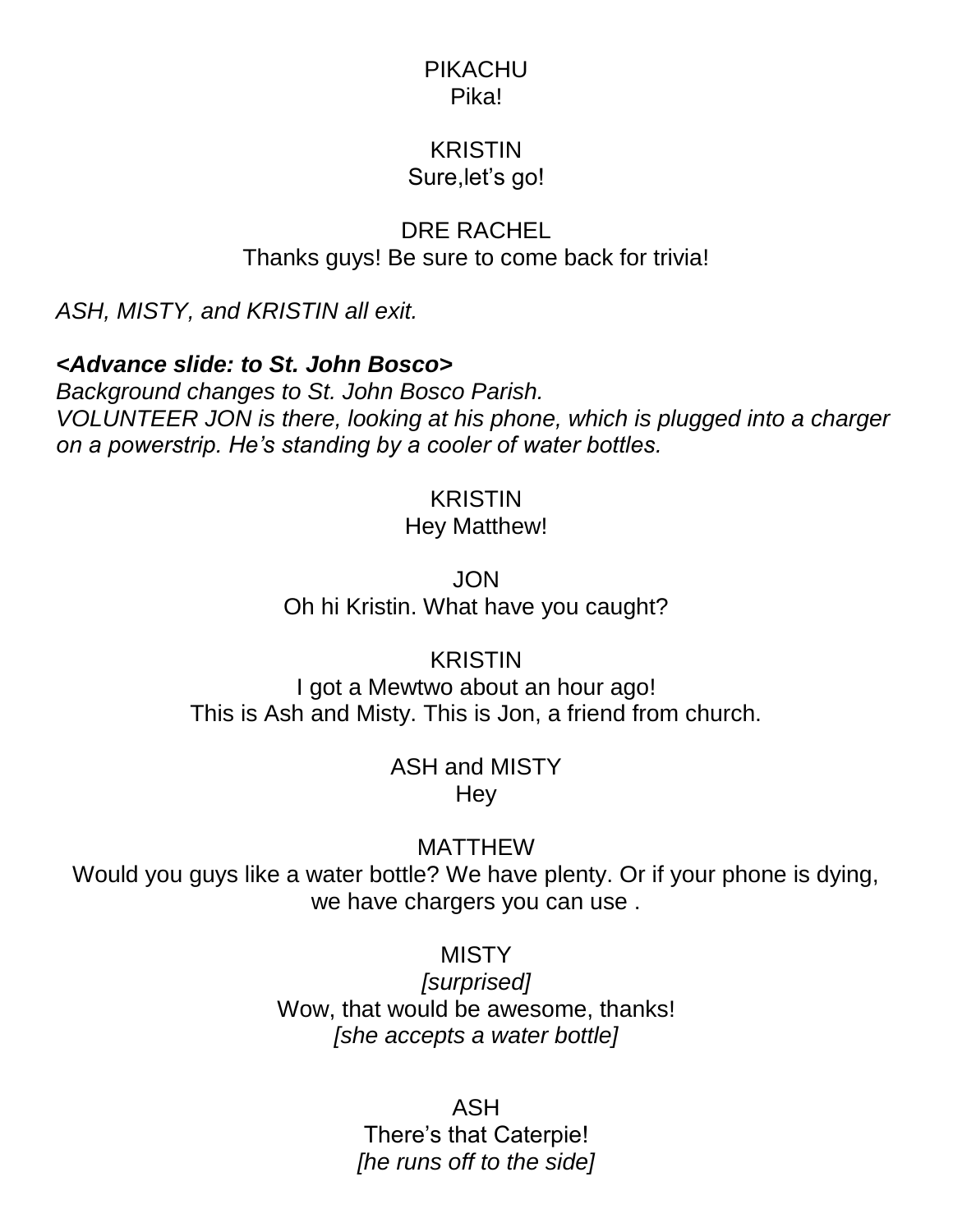*<click and CATERPIE will appear>*

*ASH catches it*

*<click again and CATERPIE will disappear>*

### MATTHEW What team are you on Misty?

MISTY Uh, Team Valor

MATTHEW

That's what my oldest daughter is too. There's actually a gym right by her school, and Valor has been in charge there for weeks!

MISTY

Really? Everyone we know is Mystic. That's good to know. It would be great to have a Valor-controlled gym to train all my Pokemon! *[looks at her phone]*

Oh my gosh, Ash! There's the Squirtle we saw!

# **<click and SQUIRTLE will appear in the foreground of the slide>**

ASH *[runs back over from catching CATERPIE]* Really? Where? *[Misty shows him her phone. Ash begins catching the Squirtle]*

# **<click and the SQUIRTLE will disappear when caught>**

ASH Oh boy, finally! My first Water type Pokemon!

> KRISTIN Congratulations!

#### MISTY

Hooray! I can give you some tips on training- I love Water Pokemon!